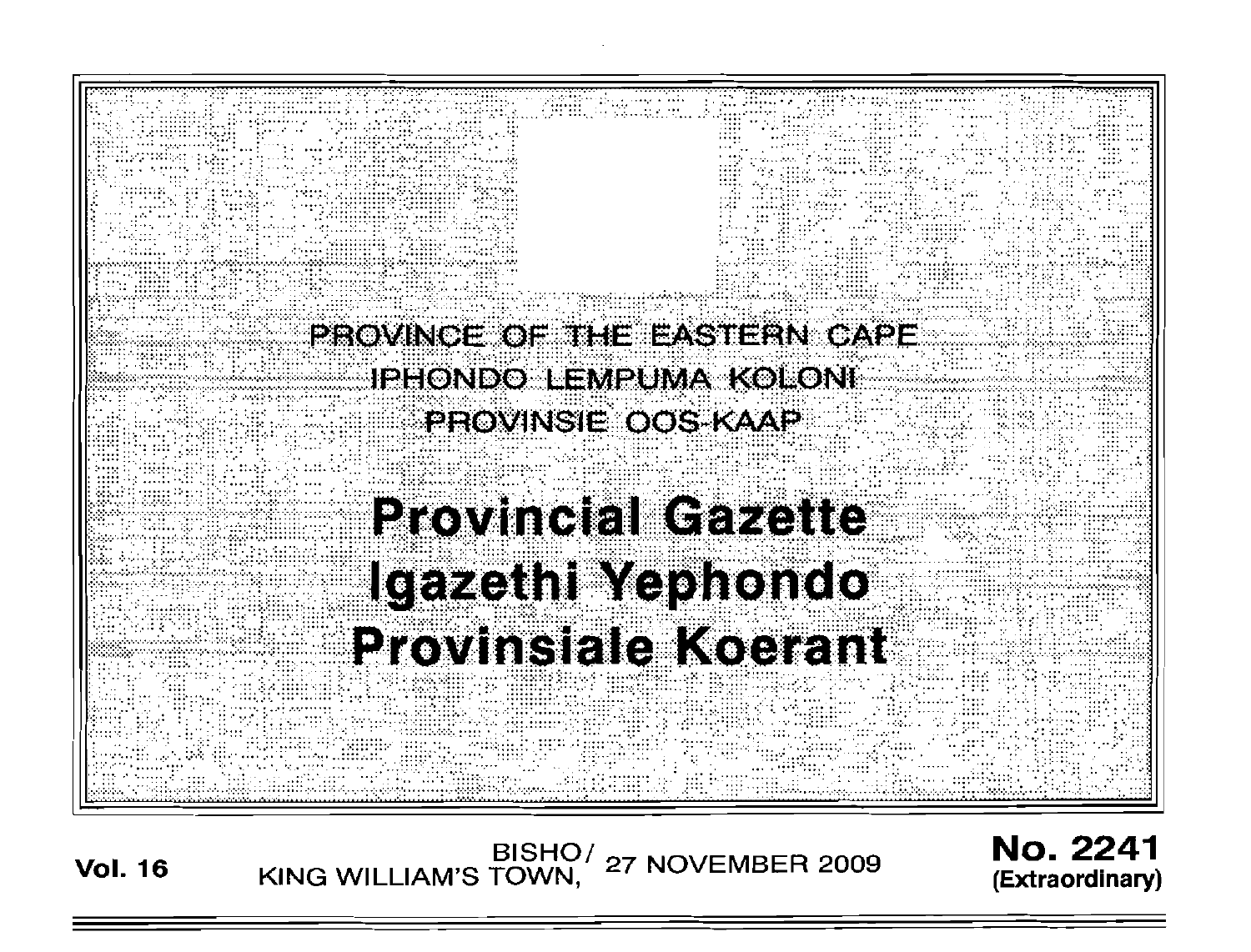$\overline{\phantom{a}}$ 

|     | <b>CONTENTS • INHOUD</b> |             |                |
|-----|--------------------------|-------------|----------------|
| No. |                          | Page<br>No. | Gazette<br>No. |
|     | <b>GENERAL NOTICES</b>   |             |                |
|     |                          | з           | 2241           |
|     |                          | 6           | 2241           |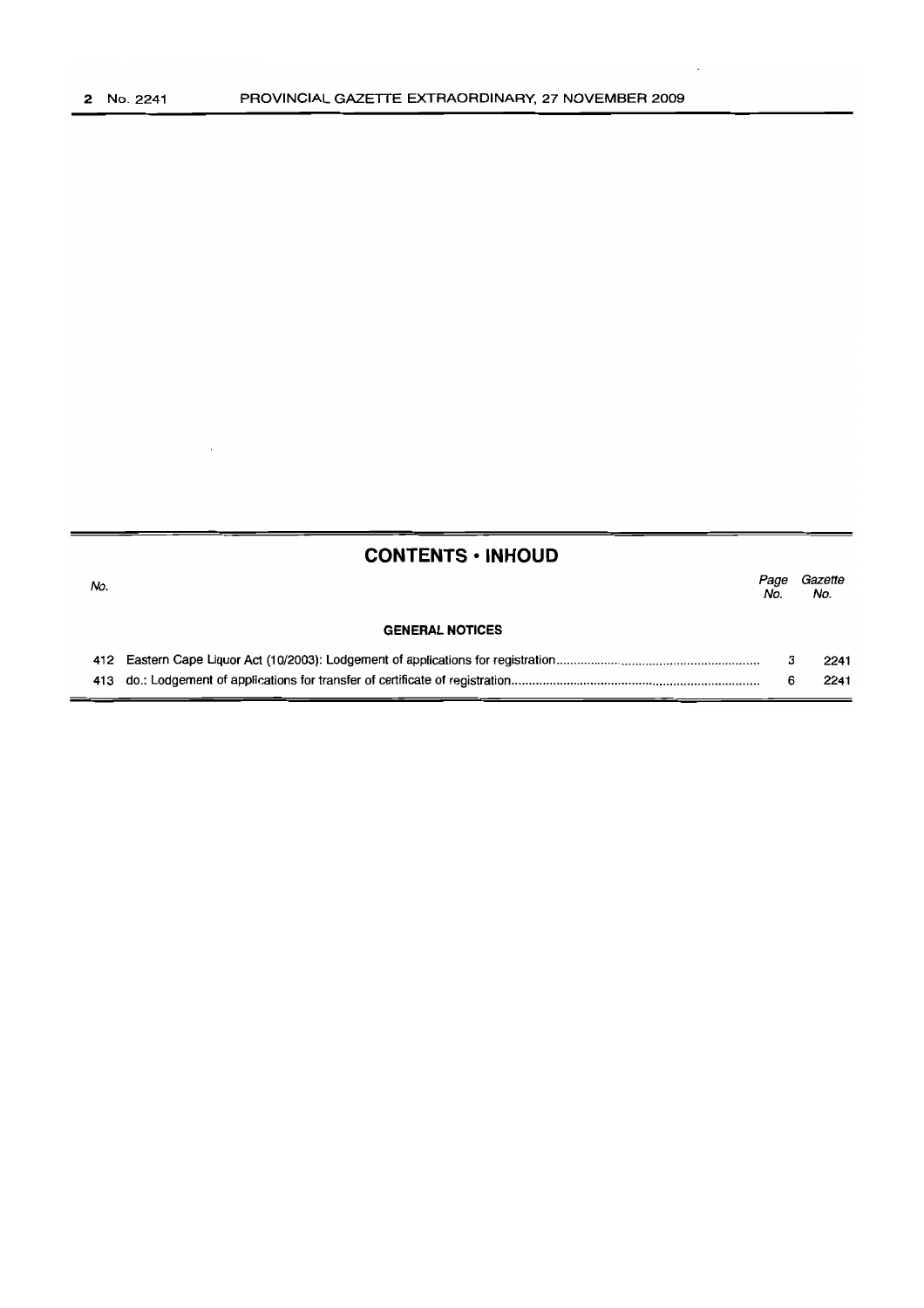# GENERAL NOTICES

# No. 412

1. CM3 [Reg 4 (1)]

#### EASTERN CAPE LIQUOR ACT, 2003 (Act No. 10 of 2003) NOTICE OF LODGEMENT OF APPLICATIONS FOR REGISTRATION

Notice is hereby given that the applications for registration, particulars of which appear in the Schedule hereunder, have been lodged with the Board.

Interested parties may, free of charge, inspect any application which appears in the Schedule hereunder and may within twenty one days of this notice, lodge with the Board written representations in support of, or written objections.

#### THEMBI ZONO - GXOYIYA EASTERN CAPE LIQUOR BOARD 18 November 2009

#### SCHEDULE

| 1                                   |                  | $\overline{2}$                                         | 3                                   | 4                                   | 5                                                                                                      |
|-------------------------------------|------------------|--------------------------------------------------------|-------------------------------------|-------------------------------------|--------------------------------------------------------------------------------------------------------|
| <b>Application</b><br><b>Number</b> |                  | Name and<br>number of Ward                             | Kind of registration<br>applied for | <b>Kind of liquor</b><br>to be sold | Name under which business is<br>to be conducted and particulars<br>of the erf, street or farm          |
| 1 <sub>1</sub>                      | <b>ECP 17458</b> | Ward 29 NMMM                                           | Consumption off<br>premises         | All kinds                           | Nobomvu's Spaza, 109 Mabopha<br>Str, Zwide, PE                                                         |
| 2.                                  | <b>ECP 17459</b> | Ward 1 Makana<br>Municipality                          | Consumption on and<br>off premises  | All kinds                           | Ekuphumleni Place, 52 Farmer<br>Field, Grahamstown                                                     |
| 3.                                  | <b>ECP 17460</b> | Ward 29 BCM                                            | Consumption on<br>premises          | All kinds                           | The Spargs Coffee Shop, Erf 6656,<br>Major Sqaure Shopping Complex,<br>Major Sqaure Rd, Beacon Bay, EL |
| 4.                                  | <b>ECP 17461</b> | Ward 14 BCM                                            | Consumption on and<br>off premises  | All kinds                           | Elukhanyisweni Wine & Dine, 9820<br>N.U.2. Mdantsane                                                   |
| 5.                                  | <b>ECP 17462</b> | Ward 33 NMMM                                           | Consumption off<br>premises         | All kinds                           | Cooper's Place, Erf 5537, Kliprand,<br>Kleinskool, PE                                                  |
| 6.                                  | <b>ECP 17463</b> | Ward 2 Sunday's<br><b>River Valley</b><br>Municipality | Consumption on and<br>off premises  | <b>All kinds</b>                    | Nikki's Place, 1378 Agua Park,<br>Kirkwood                                                             |
| $\overline{7}$ .                    | <b>ECP 17464</b> | Ward 10 Mbizana<br>Municipality                        | Consumption on and<br>off premises  | All kinds                           | Cecil's Tavern, Ntlezi A/A, Bizana                                                                     |
| 8.                                  | <b>ECP 17465</b> | Ward 24 Mbizana<br>Municipality                        | Consumption on and<br>off premises  | All kinds                           | Luk's Tavern, Biniza A/A, Bizana                                                                       |
| 9.                                  | <b>ECP 17466</b> | Ward 3 Tabankulu<br>Municipality                       | Consumption on and<br>off premises  | All kinds                           | Jet Tshaka 2 Tavern, Gudeka Loc,<br>Nyokweni A/A, Tabankulu                                            |
| 10.                                 | <b>ECP 17467</b> | Ward 17 Mbizana<br>Municipality                        | Consumption on and<br>off premises  | All kinds                           | Khayelihle Tavern, Kwanikwe A/A,<br><b>Bizana</b>                                                      |
| 11.                                 | <b>ECP 17468</b> | Ward 4 Mbizana<br>Municipality                         | Consumption on and<br>off premises  | All kinds                           | Getto Tavern, Clarkville Loc, isikelo<br>A/A. Bizana                                                   |
| 12.                                 | <b>ECP 17469</b> | Ward 6 Matatiele<br>Municipality                       | Consumption on and<br>off premises  | <b>All kinds</b>                    | Bahlakoana Tavern,<br>Ramohlakoana A/A, Matatiele                                                      |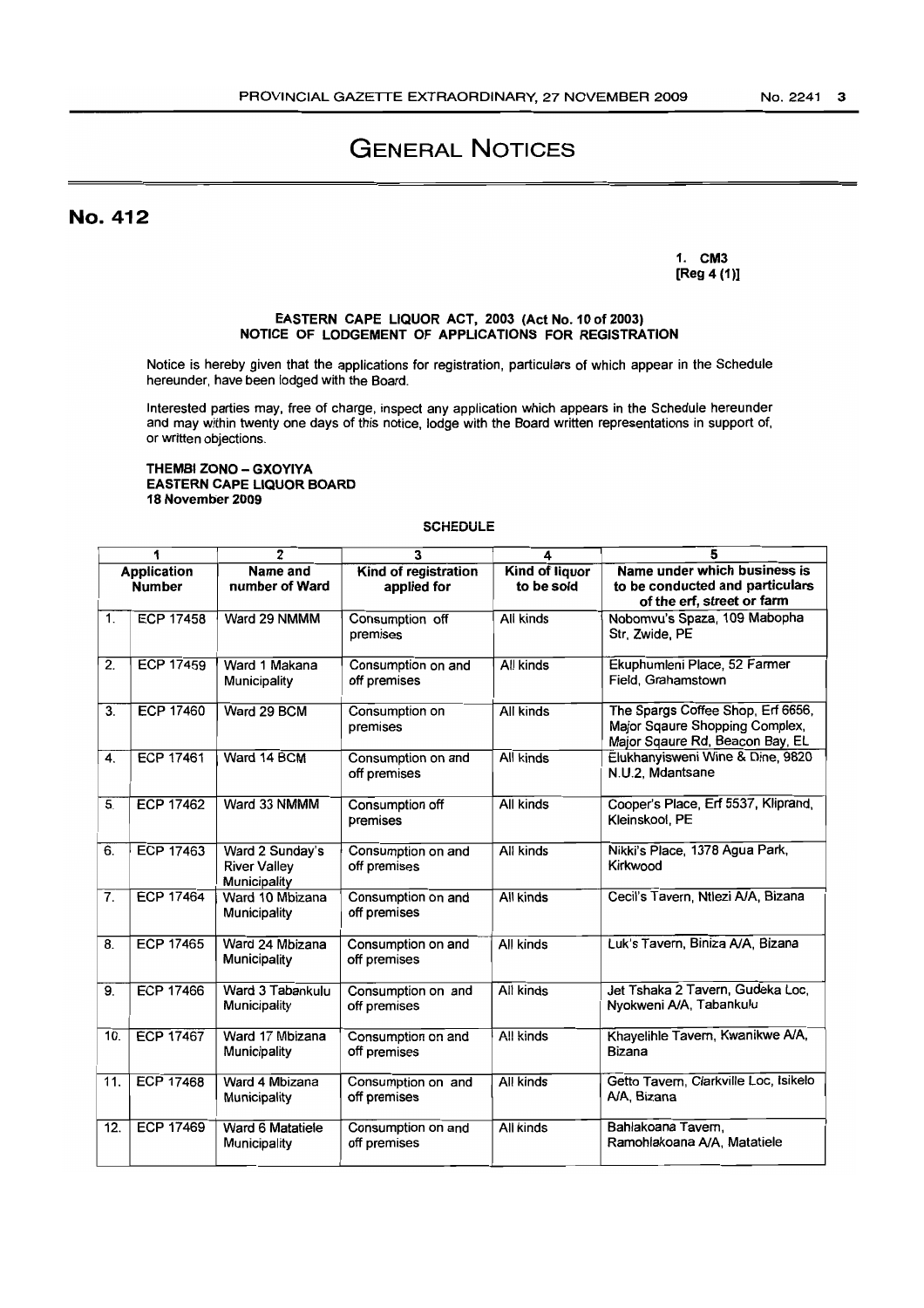| 13. | <b>ECP 17470</b> | Ward 26 Mbhashe<br>Municipality             | Consumption on and<br>off premises | All kinds        | Msobomvu Tavem, Ngqatyana<br>A/A, Elliotdale                 |
|-----|------------------|---------------------------------------------|------------------------------------|------------------|--------------------------------------------------------------|
| 14. | <b>ECP 17471</b> | Ward 6 Matatiele<br><b>Municipality</b>     | Consumption on and<br>off premises | All kinds        | Mtungwa's Tavern, Ramahloana<br>A/A, Matatiele               |
| 15. | <b>ECP 17472</b> | Ward 14 Ingquza<br><b>Hill Municipality</b> | Consumption on and<br>off premises | All kinds        | Isipingo Tavem, Mfundisweni A/A,<br>Flagstaff                |
| 16. | <b>ECP 17473</b> | Ward 16<br>Nyandeni<br>Municipality         | Consumption on and<br>off premises | All kinds        | Nomzamo Tavern, Bakaleni Loc,<br>Ntlaza A/A, Ngqeleni        |
| 17. | <b>ECP 17474</b> | Ward 4 Ingquza<br><b>Hill Municipality</b>  | Consumption on and<br>off premises | All kinds        | Zithulele Tavern, Nkonzo A/A,<br>Flagstaff                   |
| 19. | <b>ECP 17475</b> | Ward 7<br>Umzimvubu<br>Municipality         | Consumption on and<br>off premises | All kinds        | Malindy's Tavern, Ntshakeni A/A,<br>Mt Ayliff                |
| 20. | <b>ECP 17476</b> | Ward 9 Matatiele<br>Municipality            | Consumption on and<br>off premises | All kinds        | Kwa Mantombi Tavern, Kwashenxe<br>Loc, Makoba A/A, Matatiele |
| 21. | <b>ECP 17477</b> | Ward 8<br>Umzimvubu<br>Municipality         | Consumption on and<br>off premises | All kinds        | Rank Tavem, Ntsizwa A/A, Mt<br>Ayliff                        |
| 22. | <b>ECP 17478</b> | Ward 19 Mbizana<br>Municipality             | Consumption on and<br>off premises | All kinds        | Ekuphumleni Tavern, Ngutyana<br>A/A, Bizana                  |
| 23. | <b>ECP 17479</b> | Ward 7 Mbizana<br>Municipality              | Consumption on and<br>off premises | <b>All kinds</b> | Ntsingizi Tavern, Amanikhwe A/A,<br>Bizana                   |
| 24. | <b>ECP 17480</b> | Ward 7 Mbizana<br>Municipality              | Consumption on and<br>off premises | All kinds        | Zizamele Tavern, Ludeke Halt,<br>Lusikeko A/A, Bizana        |
| 25. | <b>ECP 17481</b> | Ward 20 K.S.D.<br>Municipality              | Consumption on and<br>off premises | All kinds        | Masikhule Tavern, Mbizana Loc,<br>Kwenxura A/A, Mqanduli.    |
| 26. | <b>ECP 17482</b> | Ward 11 Mbizana<br>Municipality             | Consumption on and<br>off premises | All kinds        | Kwa Mavi Tavern, Sigodlweni Loc,<br>Qasa A/A, Bizana         |
| 27. | <b>ECP 17483</b> | Ward 14 Ingquza<br><b>Hill Municipality</b> | Consumption on and<br>off premises | All kinds        | Kwa Mazoe's Tavern, Mfundisweni<br>A/A, Flagstaff            |
| 28. | <b>ECP 17484</b> | Ward 1 Mbizana<br>Municipality              | Consumption on and<br>off premises | All kinds        | Rajah Tavern, Mhlanga A/A,<br>Bizana                         |
| 29. | <b>ECP 17485</b> | Ward 11 Mbizana<br>Municipality             | Consumption on and<br>off premises | All kinds        | Masonwabe Tavem, Qasa A/A,<br>Bizana                         |
| 30. | <b>ECP 17486</b> | Ward 17 Mbhashe<br>Municipality             | Consumption on and<br>off premises | All kinds        | Kwatotozi Tavern, Whawha Loc,<br>Elliotdale                  |
| 31. | <b>ECP 17487</b> | Ward 13 Ingquza<br><b>Hill Municipality</b> | Consumption on and<br>off premises | All kinds        | The Ark 24/7, Zalu A/A, Lusikisiki                           |
| 32. | <b>ECP 17488</b> | Ward 12 Ingquza<br><b>Hill Municipality</b> | Consumption on and<br>off premises | All kinds        | Nomzamo Tavern, Tafabanzi Loc,<br>Lusikisiki                 |
| 33. | <b>ECP 17489</b> | Ward 16<br>Nyandeni<br>Municipality         | Consumption on and<br>off premises | All kinds        | Z&T's Tavern, Ngxokweni Loc,<br>Mampondomoseni A/A, Ngqeleni |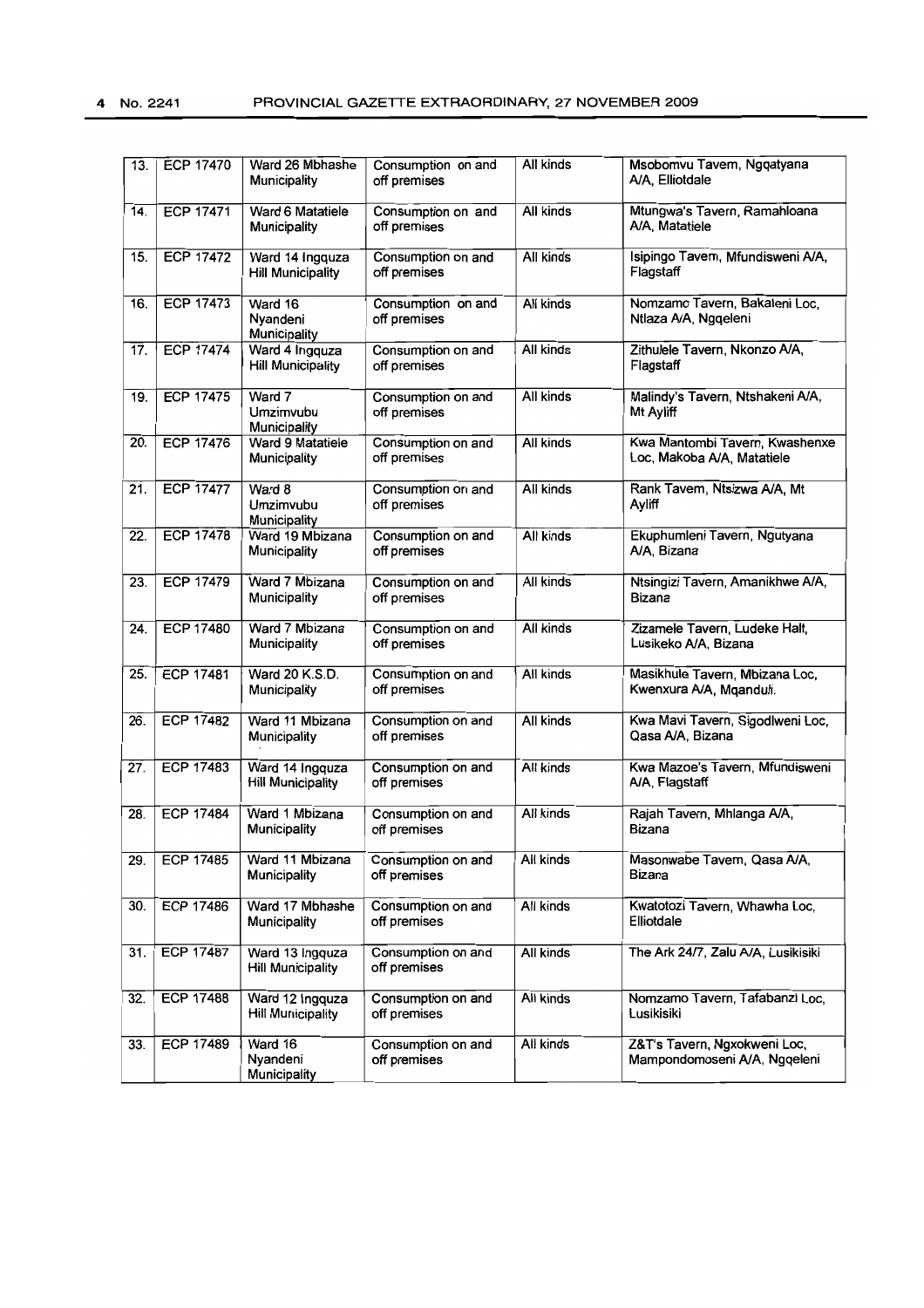| 34. | <b>ECP 17490</b> | Ward 10 Mhlontlo<br>Municipality      | Consumption on and<br>off premese  | All kinds        | Bulela Tavern, indwe Loc, Nogaya<br>A/A. Qumbu                                                            |
|-----|------------------|---------------------------------------|------------------------------------|------------------|-----------------------------------------------------------------------------------------------------------|
| 35. | <b>ECP 17491</b> | Ward 16 KSD<br>Municipality           | Consumption on and<br>off premises | All kinds        | Club 2010 Tavern, Baziya A/A,<br>Waqu A/A, Mthatha                                                        |
| 36. | <b>ECP 17492</b> | Ward 5 Nyandeni<br>Municipality       | Consumption on and<br>off premises | <b>All kinds</b> | Alies Tavem, Nkanga Loc,<br>Mbombeleni A/A, Libode                                                        |
| 37. | <b>ECP 17493</b> | Ward 10 Mhiontio<br>Municipality      | Consumption on and<br>off premises | All kinds        | Zomzi Tavern, Indwe Loc, Nogaya<br>A/A, Qumbu.                                                            |
| 38. | <b>ECP 17494</b> | Ward 13 Ngcobo<br>Municipality        | Consumption on and<br>off premises | All kinds        | Hilltop Tavern, Erf 456 Mkanzi A/A,<br>Engcobo                                                            |
| 39. | <b>ECP 17495</b> | Ward 13 KSD<br>Municipality           | Consumption on and<br>off premises | All kinds        | Makoti Tavern, Fairfield Loc, Trust<br>Farms, Mthatha                                                     |
| 40. | <b>ECP 17496</b> | Ward 6 Port St<br>Johns Municipality  | Consumption on the<br>premises     | All kinds        | The Jetty River Lodge, Erf 752<br>Ferry Point Road, Port St Johns                                         |
| 41. | <b>ECP 17497</b> | Ward 7 KSD<br>Municipality            | Consumption on the<br>premises.    | All kinds        | Watermelons Restaurant, Prd2<br>Building, Sutherland Street No. 96,<br>Mthatha                            |
| 42. | <b>ECP 17498</b> | Ward 9 NMMM                           | Consumption on<br>premises         | All kinds        | Sola Cresta Café, Shop 55<br>Sunridge Village Shopping Centre,<br>Kragga Kamma Road, Sunridge<br>Park, PE |
| 43. | <b>ECP 17499</b> | Ward 2 Amahlathi<br>Municipality      | Consumption on and<br>off premises | All kinds        | Bra Pet's Tavern, 10258 Tshona<br>Loc, Keiskammahoek                                                      |
| 44. | <b>ECP 17500</b> | Ward 2 Nkonkobe<br>Municipality       | Consumption off<br>premises        | All kinds        | Johannes Liquor Store, 3 Gladiola<br>Str, Fort Beaufort                                                   |
| 45. | <b>ECP 17501</b> | Ward 13<br>Emalahleni<br>Municipality | Consumption on and<br>off premises | All kinds        | Kwedini Tavern, Emachubeni<br>Village, Echibini, Lady Frere                                               |
| 46. | <b>ECP 17502</b> | Ward 2 Intsika<br>Yethu Municipality  | Consumption on and<br>off premises | All kinds        | Isiwelele Tavern, Qutsa A/A.<br>Mangubomvu, Cofimvaba                                                     |
| 47. | ECP 17503        | Ward 1 BCM                            | Consumption on<br>premises         | All kinds        | Fashion TV East London, Shop<br>G45, Hemingways, EL                                                       |
| 48. | <b>ECP 17504</b> | Ward 5 Makana<br>Municipality         | Consumption on and<br>off premises | All kinds        | Las Vegas Tavern, 6790 Ext 8,<br>Grahamstown                                                              |